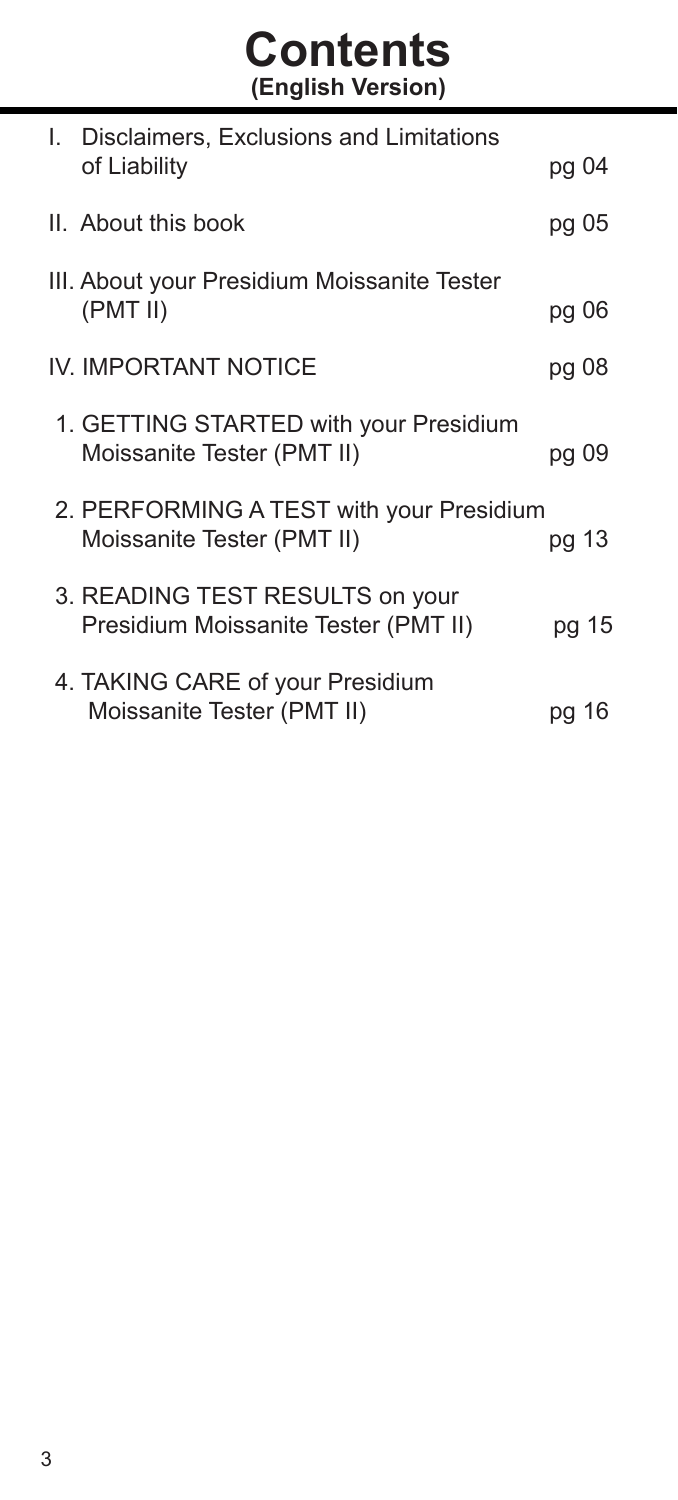PLEASE READ AND NOTE PRESIDIUM WARRANTY TERMS AND CONDITIONS as stated in the warranty card. Presidium warranty for its testers are subject to proper use by its users in accordance with all the terms and conditions as stated in the relevant user handbook and shall cover only manufacturing defects.

Due to continuous product improvement, Presidium reserves the right to revise all documents including the right to make changes to the handbook without notice and without obligation to notify any person of such revisions or changes. Users are advised to check Presidium's website at http://www.presidium.com.sg/ from time to time.

Presidium shall not be responsible for any damage or loss resulting from the use of this tester or handbook, and under no circumstances shall Presidium, its manufacturer or any of its subsidiaries, licensors, distributors, reseller, servant and/or agent be liable for any direct or indirect damages, resulting from the use of this tester.

TO THE MAXIMUM EXTENT PERMITTED BY APPLICABLE LAW, under no circumstances shall manufacturer or any of subsidiaries, licensors, distributors, reseller, servant and/or agent be responsible for any special, incidental, consequential or indirect damages howsoever caused.

The tester or Presidium Moissanite Tester (PMT) referred to in this handbook is provided and/or sold on an "as is" basis. Except as required by applicable law, no warranties of any kind, either expressed or implied, including, but not limited to, the implied warranties of merchantability and fitness for a particular purpose.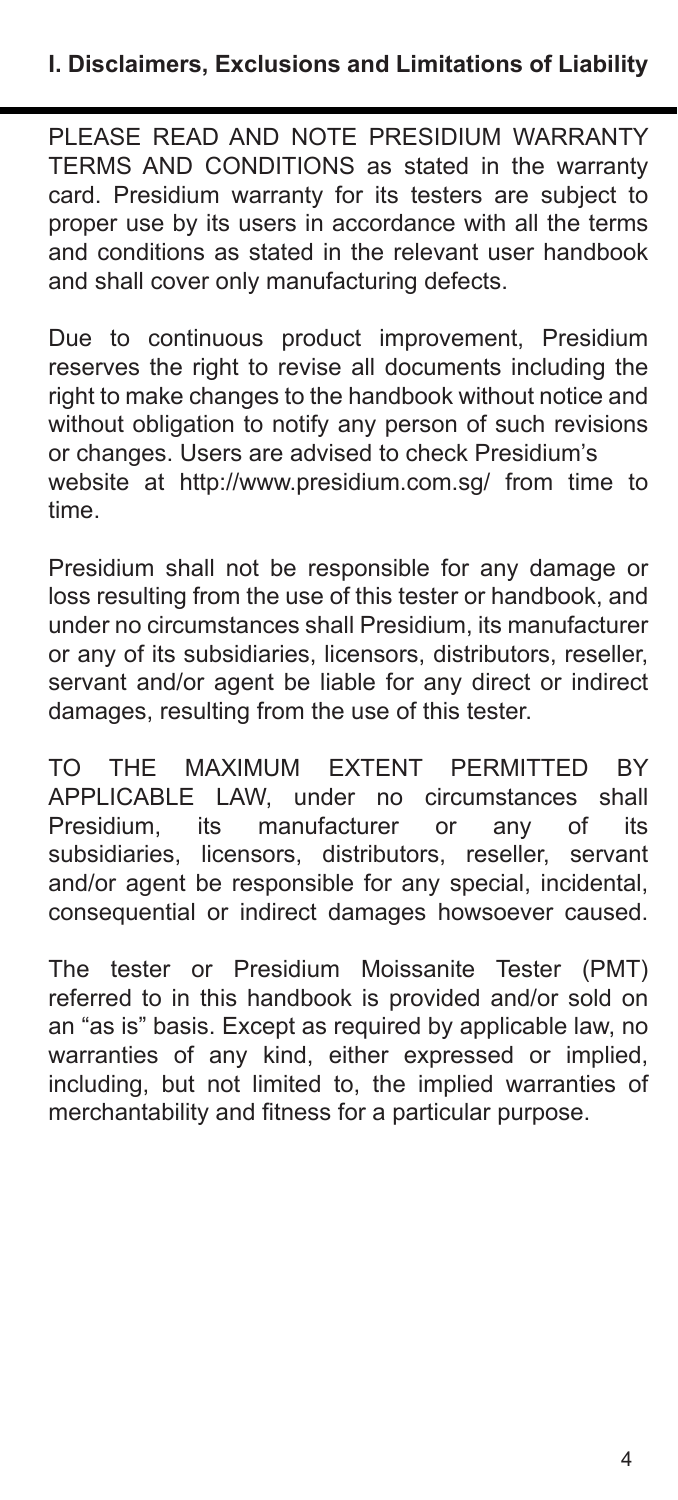Thank you for purchasing the Presidium Moissanite Tester ("PMT II" or "tester").

This handbook is designed to help you set up your tester and describes all you need to know about how to use your tester accurately and take care of it in line with its requirements. Please read these instructions carefully and keep them handy for future reference.

This book also contains the terms and conditions in relation to the use of the tester including the **Disclaimer, Exclusion and Limitation of Liability clauses stated above in Section I.**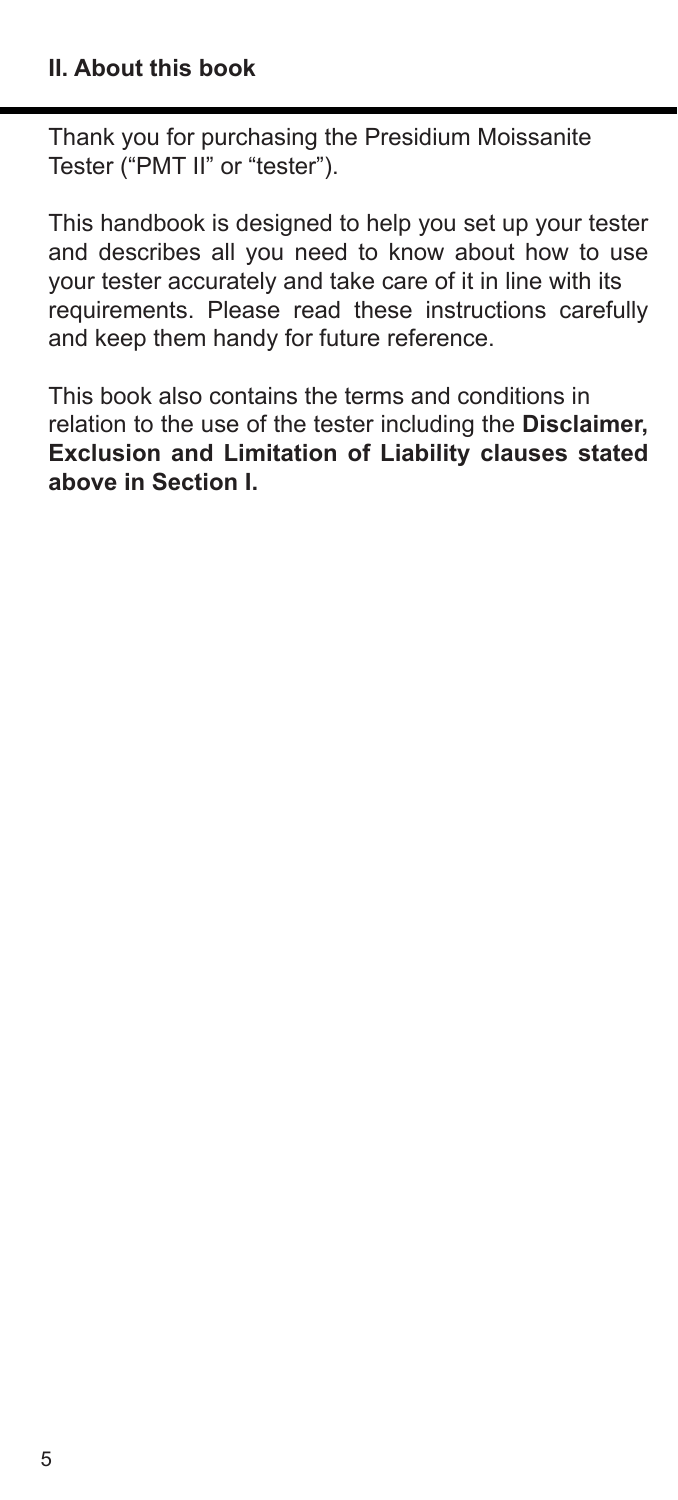The Presidium Moissanite Tester has been developed to identify moissanite using the combined principles of electrical conductivity. Moissanite, also known as silicon carbide (SiC), is similar to diamond in many aspects, except its electrical conductivity. Thus, its capacity to conduct electricity allows segregation between Diamond and Moissanite.

The Presidium Moissanite Tester is recommended to be used after the indication of a positive test result from the use of Presidium Thermal conductivity testers.

The Presidium Moissanite Tester has been subjected to thorough and extensive laboratory tests, and will generally give a clear and reliable reading of the gemstone being tested under proper use. However, you are advised to conduct further supporting tests.

This tester is not meant to distinguish between colored gemstones or any other types of synthetic Diamonds.

## **The Presidium Moissanite Tester features the following:**

- Highly-sensitive probe made of special grade polymer
- Clear and easy-to-read LED display
- Powered by 3 x AAA batteries
- Low power consumption
- Low battery indicator
- Portable and lightweight

#### **Included in your package:**

- Presidium Moissanite Tester (PMT II)
- Metal stone rest<br>• Quick Guide
- Quick Guide
- QR Code Card
- Protective carrying case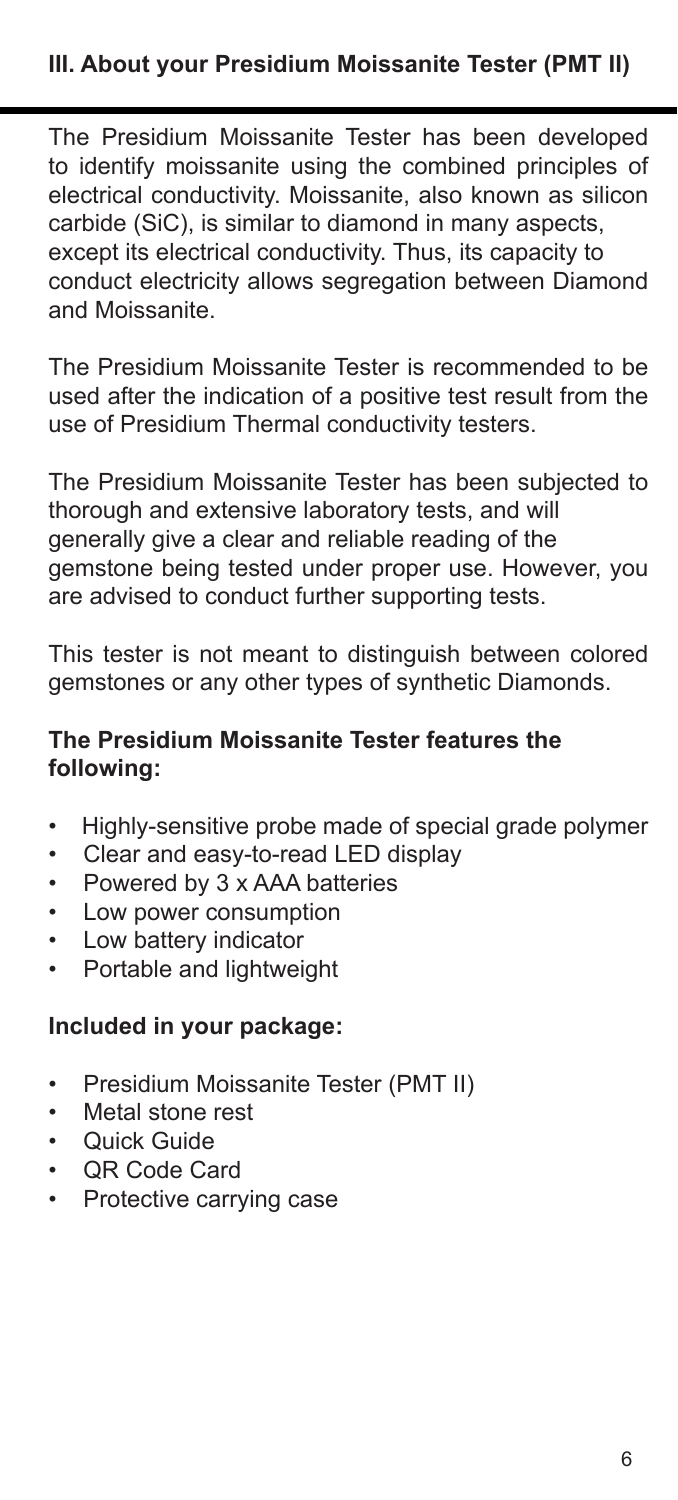

| 1              | Probe Tip                   |
|----------------|-----------------------------|
| $\overline{2}$ | <b>Test Button</b>          |
| 3              | Power Indicator LED         |
| 4              | Display Panel               |
| 5              | <b>Battery Compartment</b>  |
| 6              | <b>Serrated Plated Part</b> |
| 7              | <b>ON/OFF Switch</b>        |
| 8              | Probe Protective Cap        |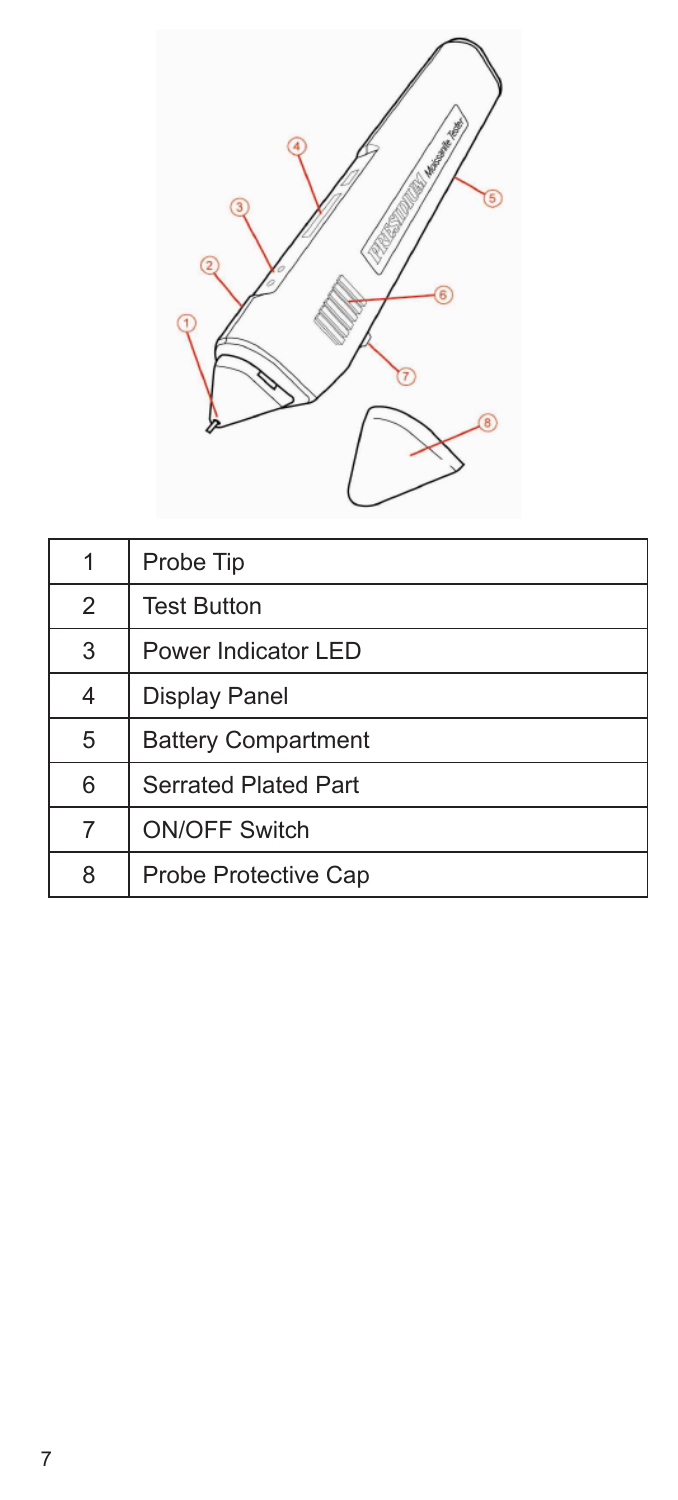- Keep the tester dry. Precipitation and all types of liquids or moisture can contain minerals that will corrode electronic circuits. If your tester gets wet, remove the battery, and allow the tester to dry completely before replacing it.
- Do not use, store or expose the tester in dusty and dirty areas. Its moving parts and electronic components can be damaged.
- Do not use, store or expose the tester in hot areas. High temperatures can damage or shorten the life of the tester, damage batteries, and warp or melt certain plastics.
- Do not use, store or expose the tester in cold areas. When the tester returns to its normal temperature moisture can form inside the tester and damage electronic circuit boards.
- Do not attempt to open the tester other than as instructed in this handbook.
- Do not drop, knock, or shake the tester. Rough handling might break internal circuit boards and fine mechanics.
- Do not use harsh chemicals, cleaning solvents, or strong detergents to clean the tester.
- Do not paint the tester. Paint can clog the moving parts and prevent proper operation.

If the tester is not working properly, kindly contact Presidium Customer Service at service@presidium.com. sg or:

Presidium Instruments Pte Ltd Unit 7, 207 Henderson Road Singapore 159550 Attn: Customer Service Executive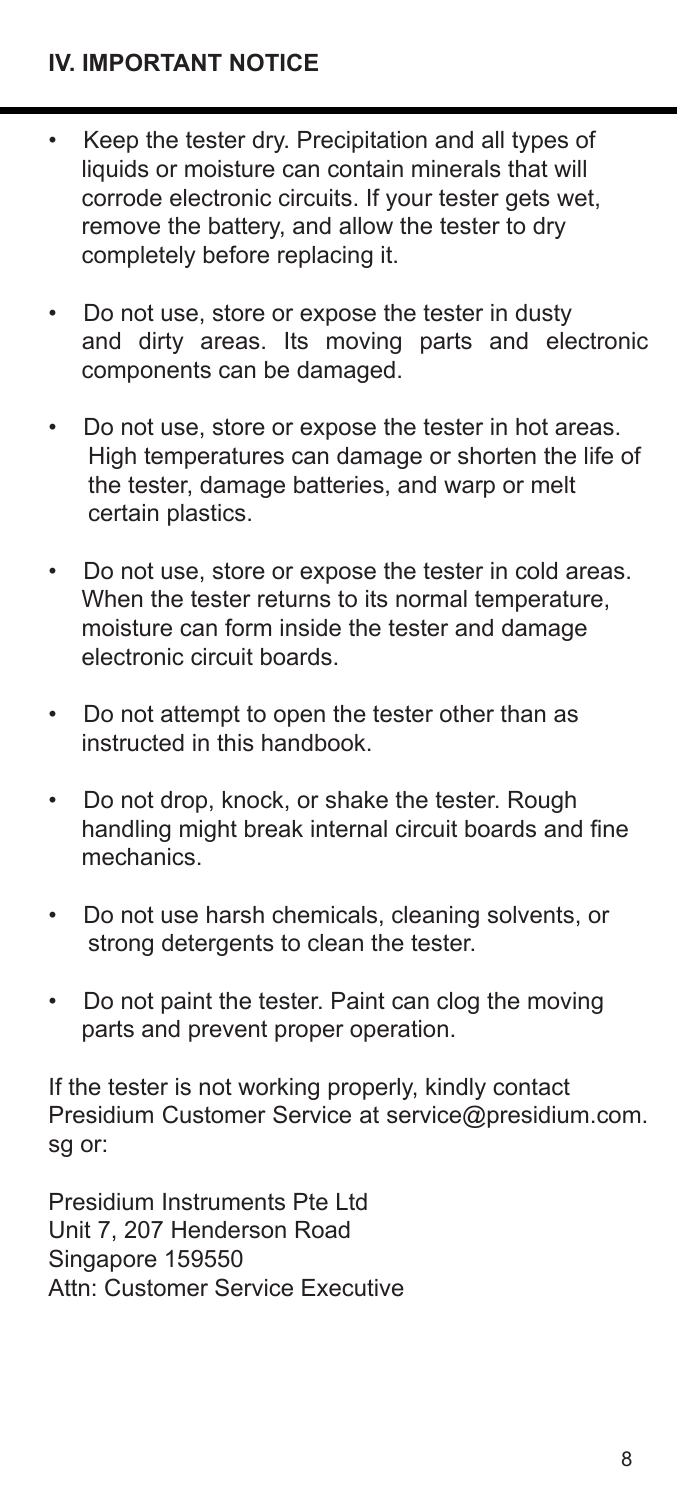#### **1. GETTING STARTED with your Presidium Moissanite Tester (PMT II)**

## **Powering up your Presidium Moissanite Tester**

This tester can be powered by either the use of an AC adaptor (optional item sold separately) or through the use of batteries. If AC adaptor is used, connect one end of the AC adaptor to the tester **(Fig 1.1)** and the other end directly into a suitable electrical outlet. Please ensure that only the adaptor supplied by Presidium is used.



#### Fig. 1.1

If batteries are used (3 x AAA batteries), take note of the positive (+) and negative (-) directions of batteries when inserting the batteries into the tester **(Fig. 1.2).** The use of alkaline batteries is preferred, as it should generally give approximately two and a half hours of continuous operation, while the use of ordinary batteries will give a shorter working life.



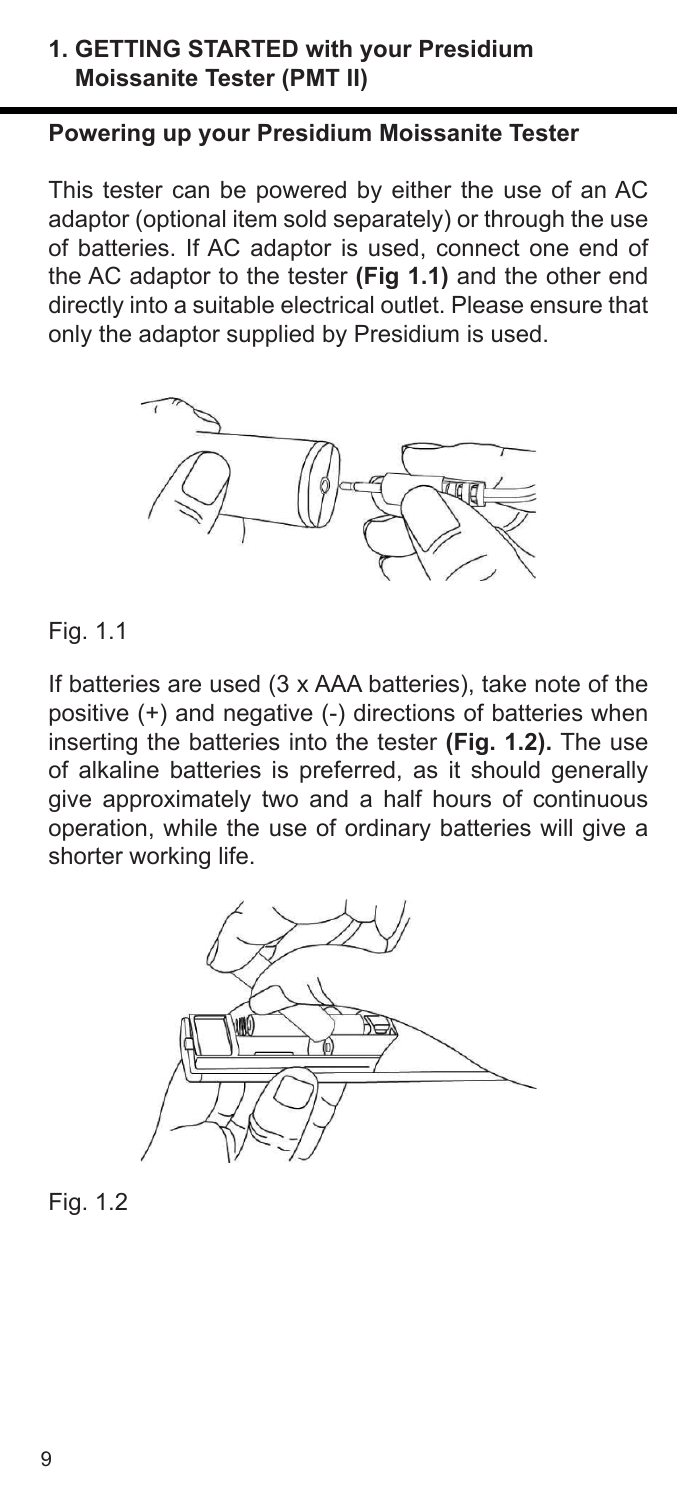#### **Turning on your Presidium Moissanite Tester (PMT II)**

Remove the protective cap from the probe tip **(Fig. 1.3).** 



Fig. 1.3

Slide the switch to the ON position **(Fig. 1.4).** When "READY" on the display panel lights up, the tester is now ready for immediate use **(Fig. 1.5).**



Fig. 1.4



Fig. 1.5

The tester will shut down automatically after 10 minutes of inactivity.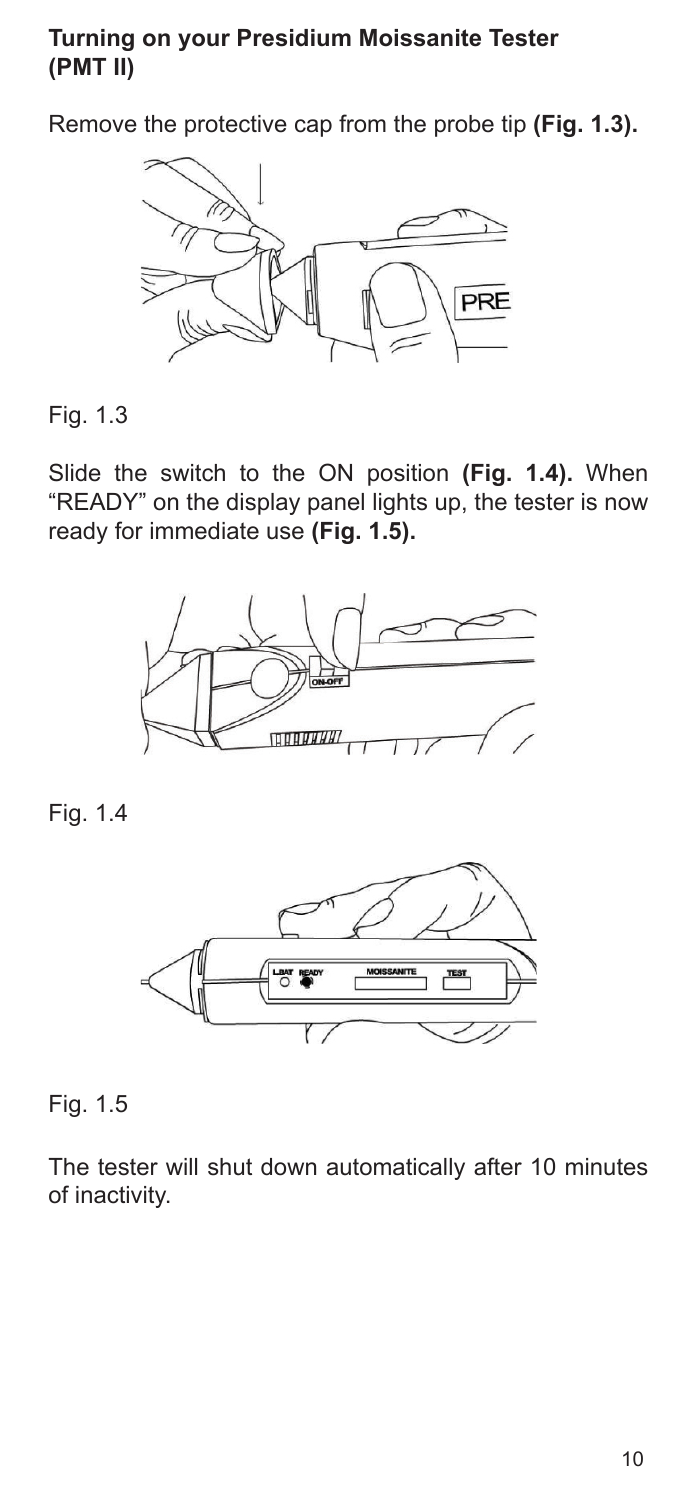## **Calibration**

All testers have been calibrated during the manufacturing process and no further adjustment or user intervention to the unit is required.

Self-calibration should not be attempted. To minimize any risks associated, users should contact Presidium at service@presidium.com.sg or its service center for assistance. In the event that users require the manufacturer to re-calibrate the unit, the users will bear the associated to/fro freight cost for the shipping of unit to the service center.

### **Recommended testing conditions**

The gemstone should be clean and dry before testing. However, elaborate cleaning procedures are not normally necessary **(Fig. 1.6).**



Fig. 1.6

The recommended testing temperature is 18°C – 27°C or 65°F- 80°F Please allow the gemstone or jewelry piece to adjust to room temperature prior to testing.

Exposure and/or operation of the tester outside the room temperature would affect the results and performance of the tester.

### **Battery information**

Do not leave worn out batteries in the battery compartment as the batteries may corrode, leak or damage the tester. Batteries should be removed when the instrument is expected to be stored for an extended period of time.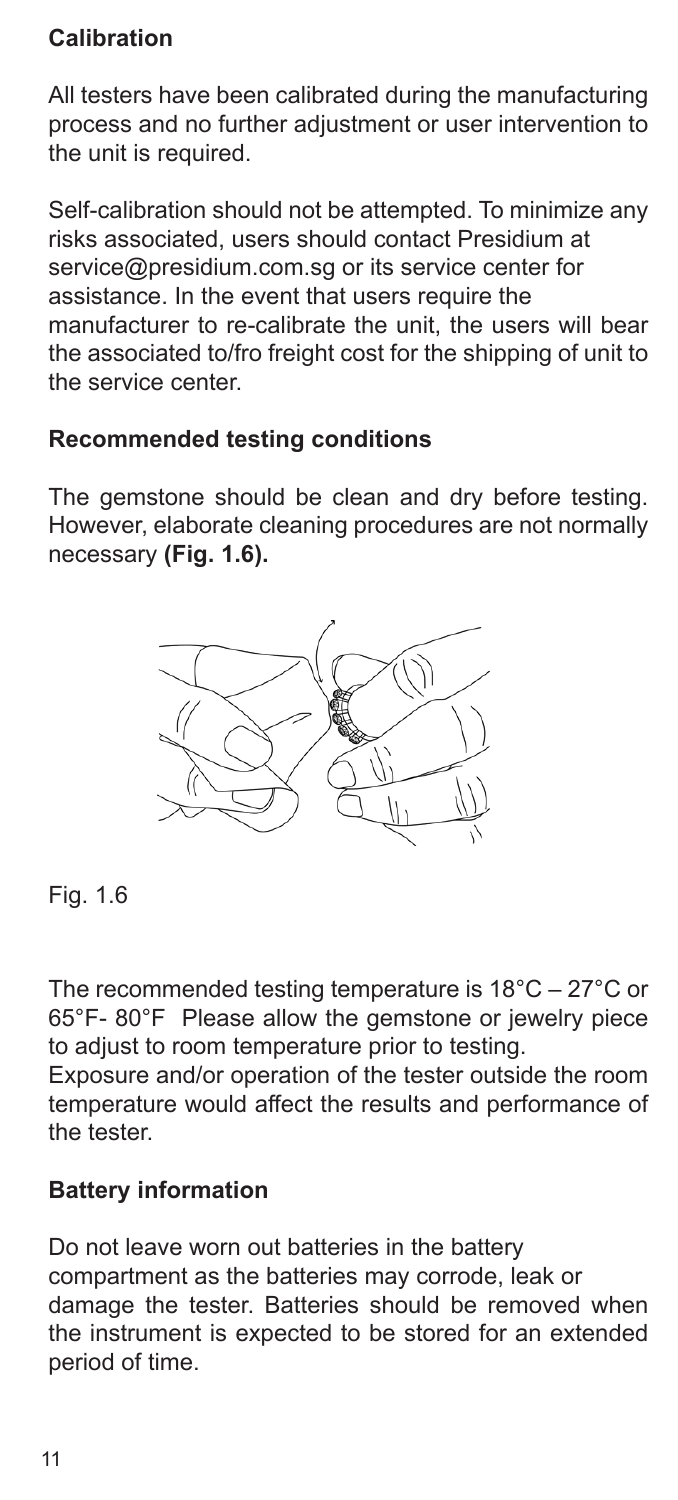To prevent inaccurate readings, replace with new batteries as soon as the low battery indicator lights up or starts to blink. A test should not be performed when the battery power is low or weak.

Batteries do not have to be removed when the AC adaptor is in use.

## **Cleaning your gemstone prior to testing**

Prepare a clean tissue. Carefully retrieve the gemstone with tweezers and place the gemstone face down on the table **(Fig. 1.7).** 



## Fig. 1.7

Gently rub the table of gemstone against the tissue/ jewellery cloth **(Fig. 1.8).** 



Fig. 1.8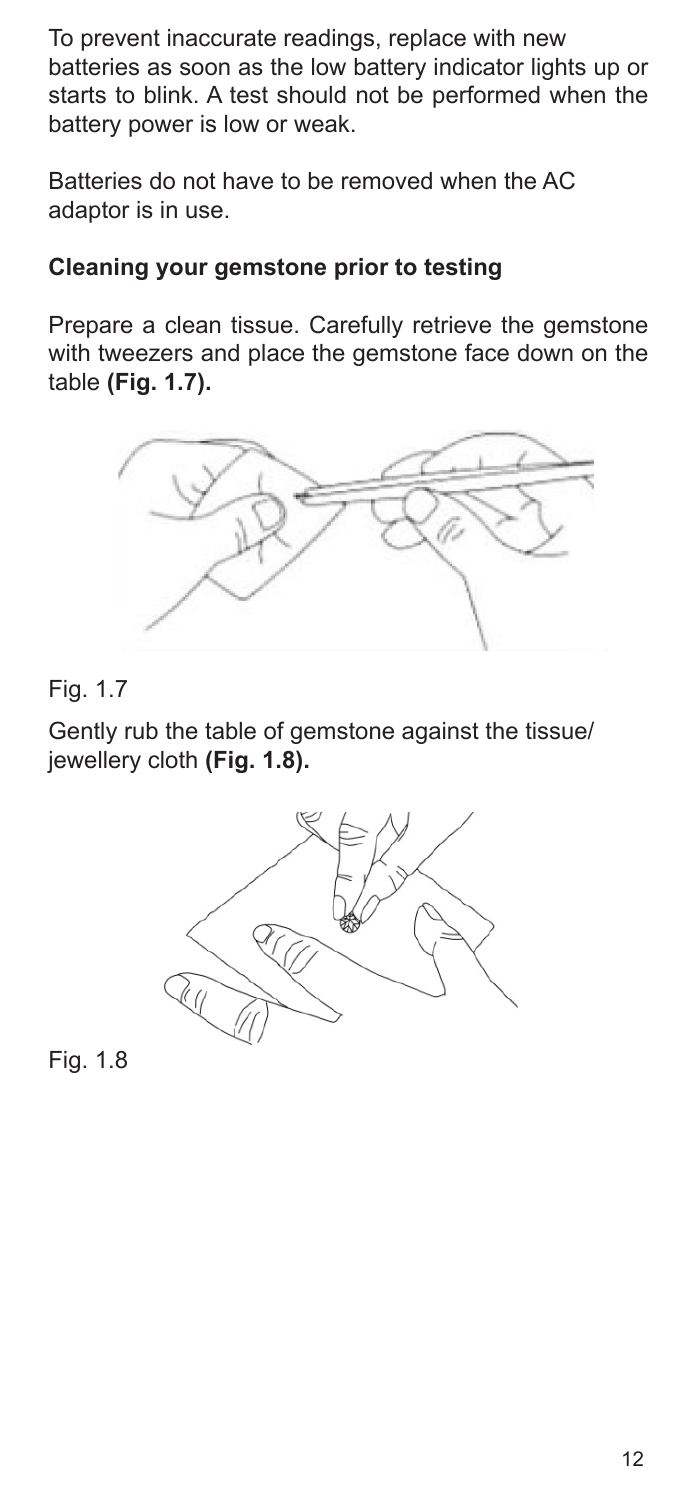## **2. PERFORMING A TEST with your Presidium Moissanite (PMT II)**

Place the tip of the probe pen against the gemstone and apply sufficient pressure on the tip for correct reading.

## **For mounted jewelry or gemstones:**

Hold the jewelry or gemstone with one hand and the tester with the other hand **(Fig. 2.1).** For proper operation of the tester, the thumb and index finger must always be placed on the rubberized anti-slip grip located on both sides of the tester at all times. Care should be taken when testing mounted jewelry. User must ensure that the stones are securely mounted before conducting a test as gap between stone and setting might lead to inaccurate reading.



## Fig. 2.1

## **For testing loose gemstones:**

Place the gemstone on the metal stone rest and hold the metal stone rest with one hand while holding the tester with the other hand **(Fig. 2.2).** 



## Fig. 2.2

## **Tips for using your Presidium Moissanite Tester**

The probe tip must be placed at a right angle or perpendicular to the facet of the gemstone for an accurate reading.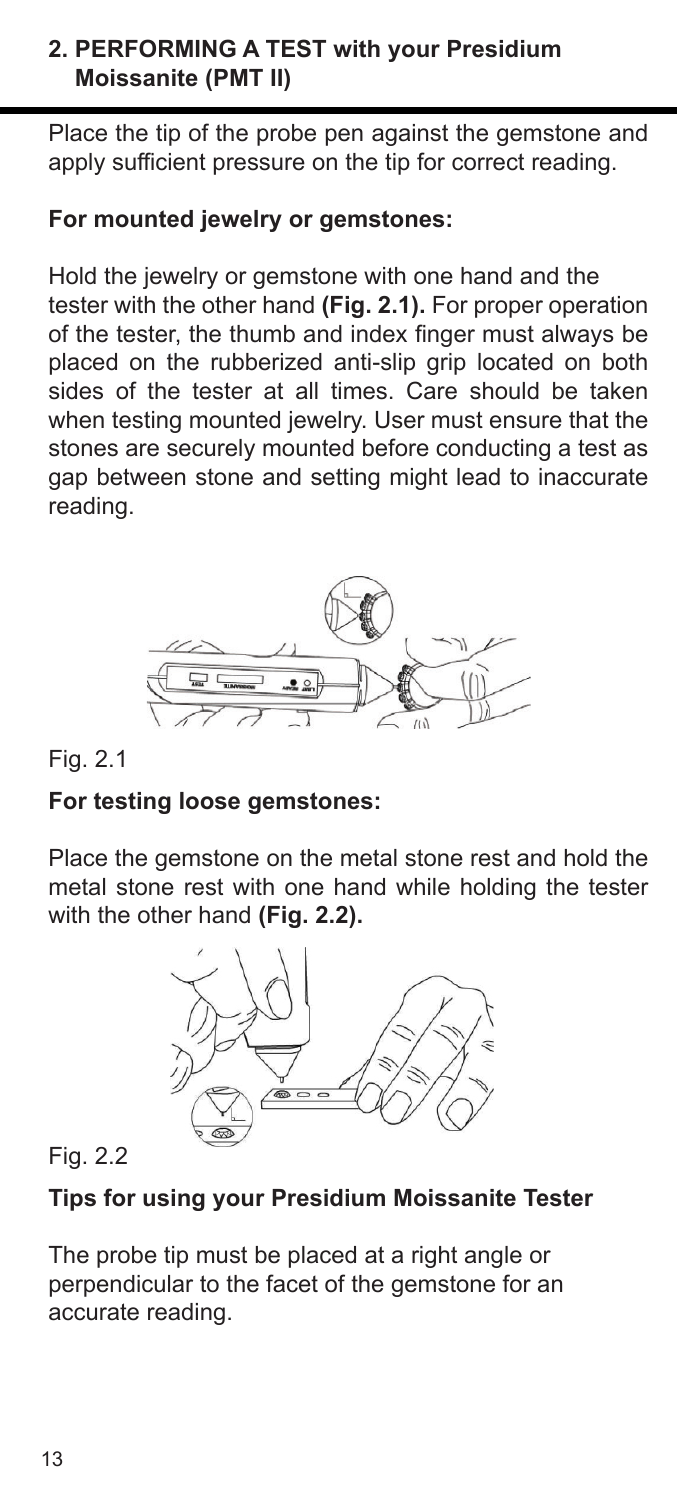Tests should be conducted on the table of the gemstone. In the event of any doubt, kindly test on the girdle of the gemstone instead.

For proper operation of the tester, fingers must be placed on the metal-plated serrated part located on both sides of the tester at all times.

To achieve optimum accuracy for tests involving very small mounted gemstones (1.2 mm exposed diameter and below), it is extremely important that no contact is made on any mounted/ metal part of the jewelry piece. The test results will likely result in confusion, as metal is highly conductive and results may indicate that a Moissanite is detected instead.

To achieve optimum accuracy for tests involving very small gemstones (10 points and below), it is important to allow the gemstone to cool down before subsequent tests.

It is advisable to take multiple readings if any doubt exists regarding the test results indicated.

# **Cleaning the probe tip**

Please note that if the tester is being used for the first time, or if the tester has not been used for a week, it is advisable to clean the probe tip using a piece of paper to attain a consistent and accurate reading.

- Ensure the unit is switched off.
- Hold the probe pen with the pen tip forming a right-angle (90 degree) with any paper or stone rest (optional item). Gently move in a circular motion without retracting the tip **(Fig. 2.3).**
- Repeat the same motion several times. The cleaning process is completed and the tester is now ready for use.

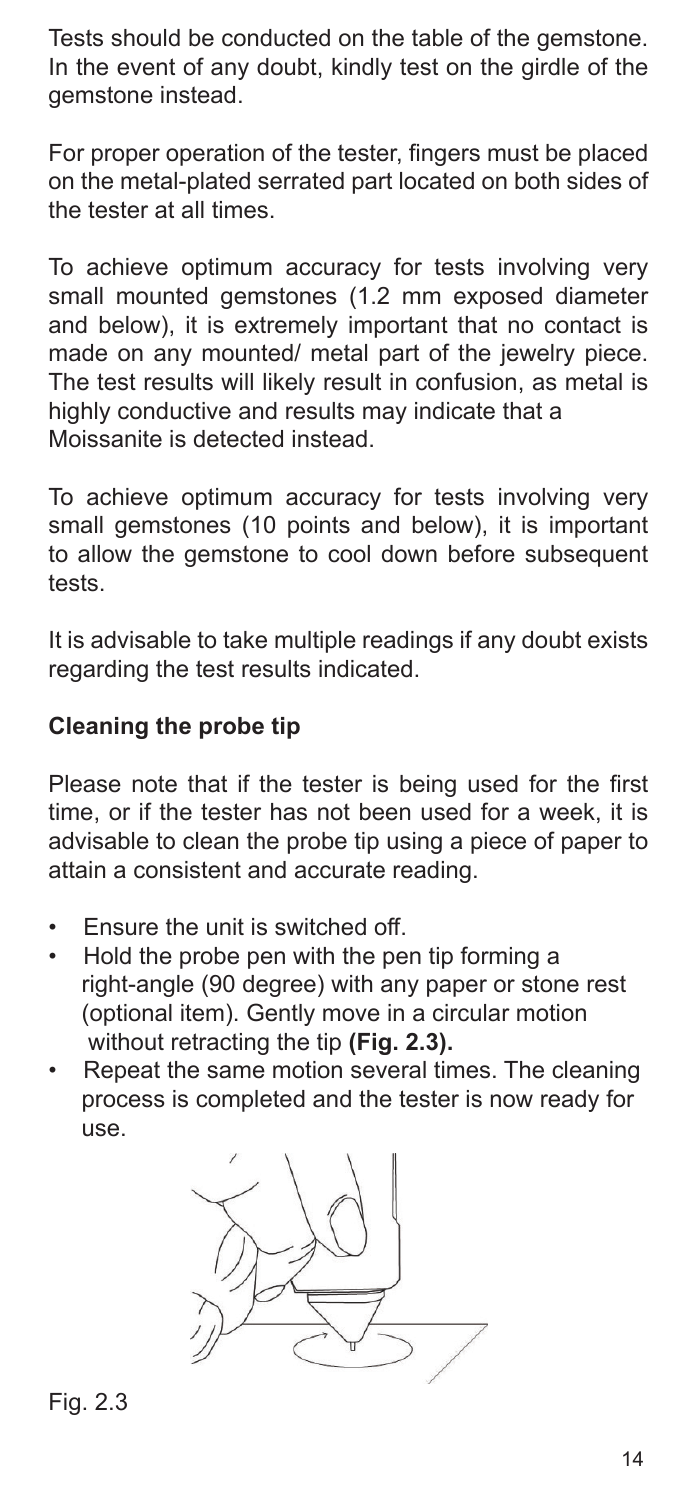### **3. READING TEST RESULTS on your Presidium Moissanite (PMT II)**

- Moissanite is detected when the display panel marked "SIMULANT" lights up with a short audible beep.
- Other material or gemstone is detected when the display panel marked "TEST" lights up and then disappears.
- Please note that metal is highly conductive and if placed in contact with the probe tip, it will yield the same results as a Moissanite gemstone.